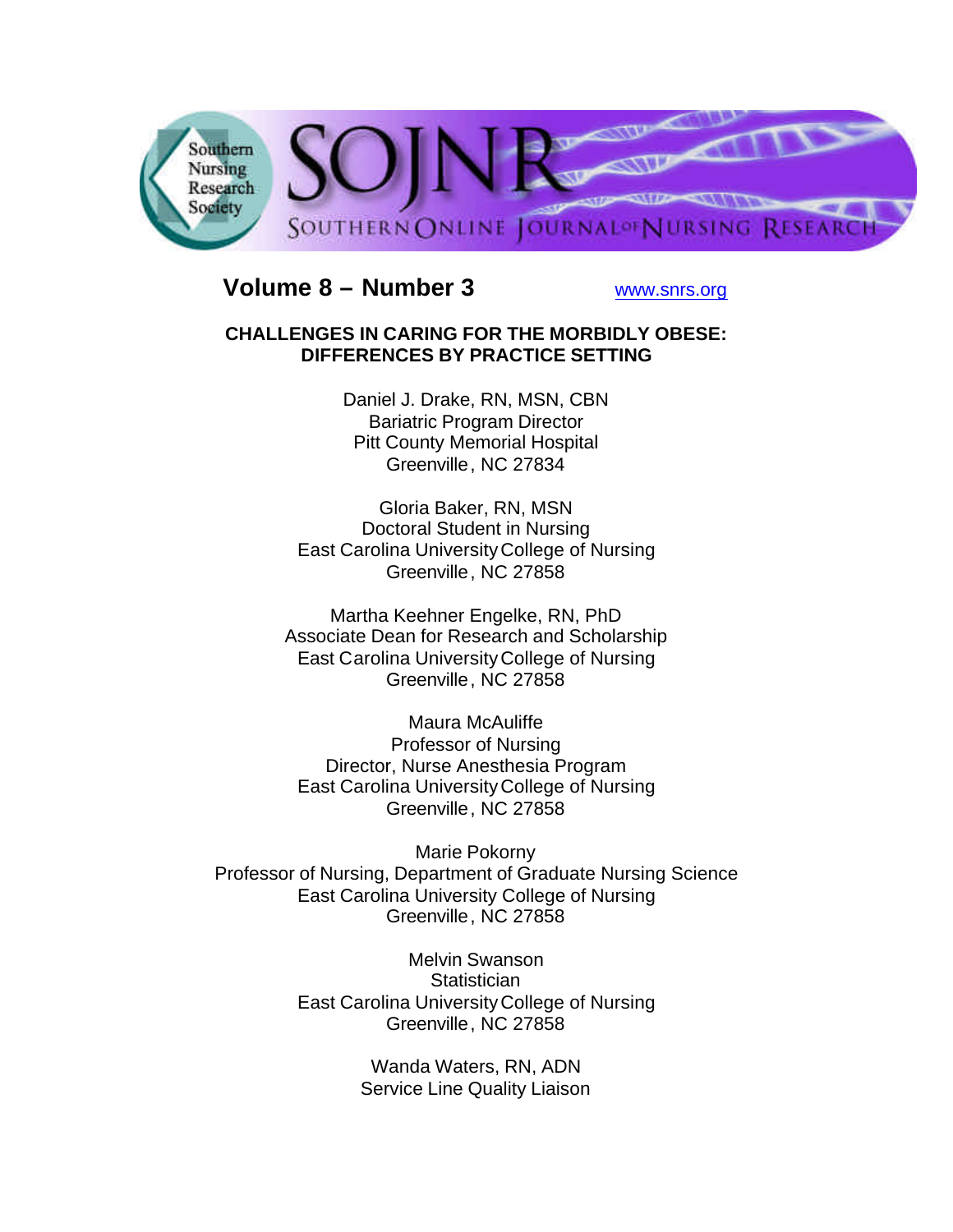Pitt County Memorial Hospital Greenville, NC 27834

Frank R. Watkins, Jr, RN, BSN Clinical Research Coordinator, Trauma and Surgical Critical Care Pitt County Memorial Hospital Greenville, NC 27834

Mary Ann Rose, MSN, EdD (Corresponding Author) Professor and Chair Department of Graduate Nursing Science Health Sciences Building East Carolina University College of Nursing Greenville, NC 27858 rosem@ecu.edu(email) 252-744-6437 (voice) 252-744-6387 (fax)

## **ABSTRACT**

Nurses from a variety of practice settings were surveyed for their perception of challenges in caring for morbidly obese patients, barriers to care, and issues involved in providing care.

Specialized equipment was available to the majority of nurses but availability varied by practice setting. Nurses in hospitals were more likely to have access to equipment, while the majority of nurses practicing in community settings reported having no equipment.

Nurses were asked to rate the factors they felt contributed most to obesity. Overall the two top factors were both modifiable: they were behavioral and psychological. There were differences in nurses' perceptions based on practice sites.

The main barriers noted by respondents included special equipment needs, the personality of the patient, and the nurse's attitude. The latter was a more frequent response among in-patient nurses while the patient's personality was recounted most frequently by the nurses in community settings.

These data further point to the significant challenges facing nurses who care for the morbidly obese. In addition, they highlight the importance of the nurse patient interaction as both the nurse's attitude and the personality of the patient are mentioned as barriers. Further research directions are discussed in the report.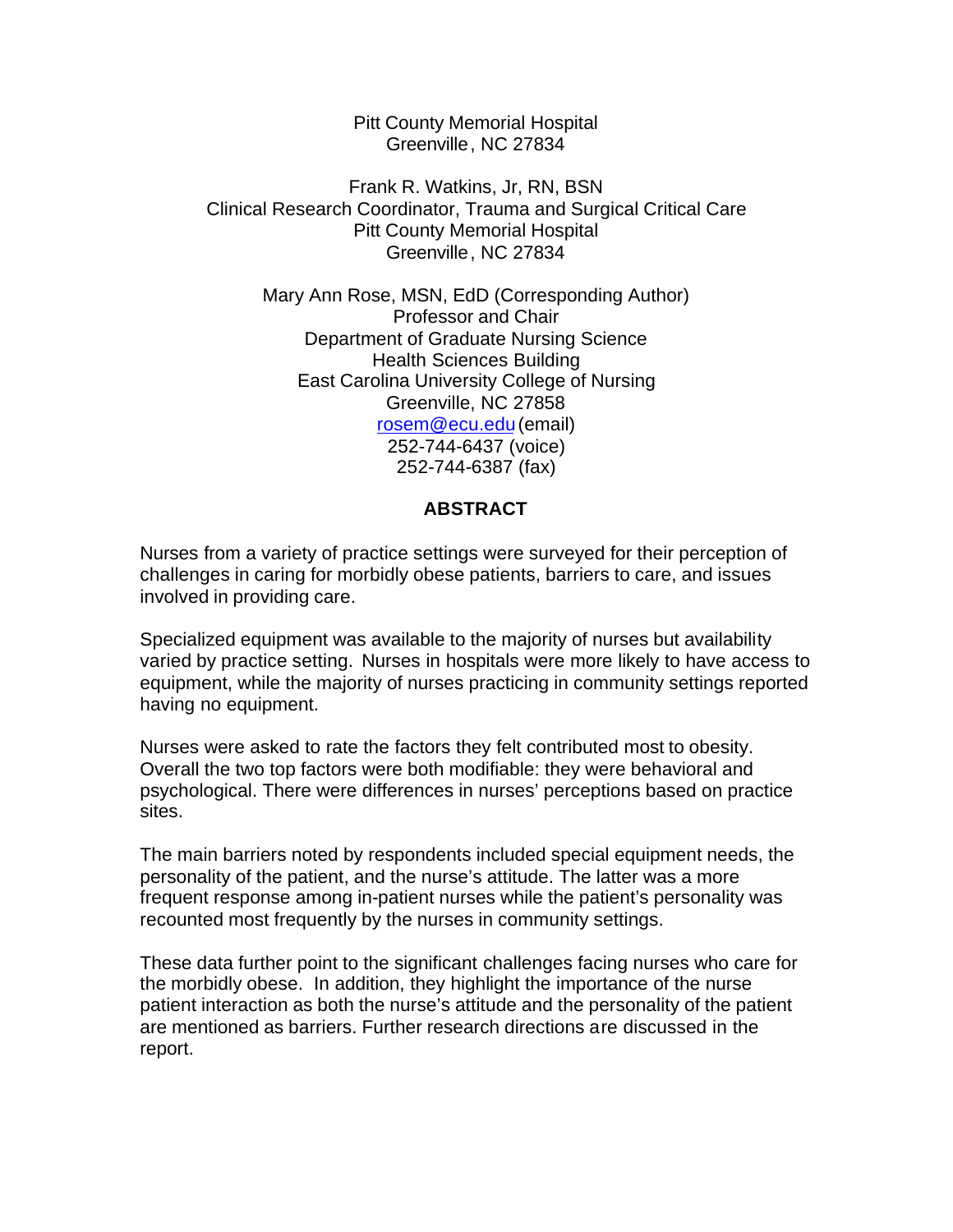**Key Words**: morbid obesity, obesity, nursing care,barriers, satisfaction, challenges

# **CHALLENGES IN CARING FOR THE MORBIDLY OBESE: DIFFERENCES BY PRACTICE SETTING**

# *BACKGROUND AND PROBLEM STATEMENT*

Obesity is now recognized as a major health problem in the United States. Currently 32% of the U.S. population over the age of 20 is obese and the problem is not limited to adults. Although increases in the prevalence of overweight and obesity have been observed around the world, the United States has the highest prevalence of obesity among the developed nations.**<sup>1</sup>**

The number of hospitalizations in which obesity was noted on admission increased by 112% between the years 1996 and 2004, while the increase for hospitalizations for any condition increased by only approximately 13%.<sup>2</sup> While obese individuals undergoing weight reduction surgery account for some of these patients, many of them also seek health care for treatment of co-morbidities, such as diabetes, sleep apnea, or orthopedic problems or for matters unrelated to the obesity, such as trauma or childbirth.

The morbidly obese patient presents particular challenges to nurses providing their care. Earlier nursing literature on weight reduction surgeries cautioned nurses to have additional staff available to assist in providing care and to assemble specialized equipment to cope with providing care and transferring a patient with a large body mass.<sup>34</sup> A literature review located no reported studies by nurses to provide empiric evidence of these requirements.

The Bariatric Nursing Consortium, a nursing research group comprised of hospital nurses and faculty members, has conducted several studies building upon challenges identified by nurses who care for morbidly obese clients. A focus group study with nurses was the first study to identify challenges that nurses face in caring for the obese in a variety of acute care settings.**<sup>5</sup>**

Additional studies of the Consortium focused on staffing needs and safety concerns of hospitalized patients. Its current studies involve skin care, again in the hospitalized patient.

These studies have not expanded their focus beyond patients in the acute care facility. If nurses in hospitals are encountering challenges to providing care, then it would be useful to understand the view of nurses practicing in other settings as well. A broader perspective would enhance understanding of this phenomenon.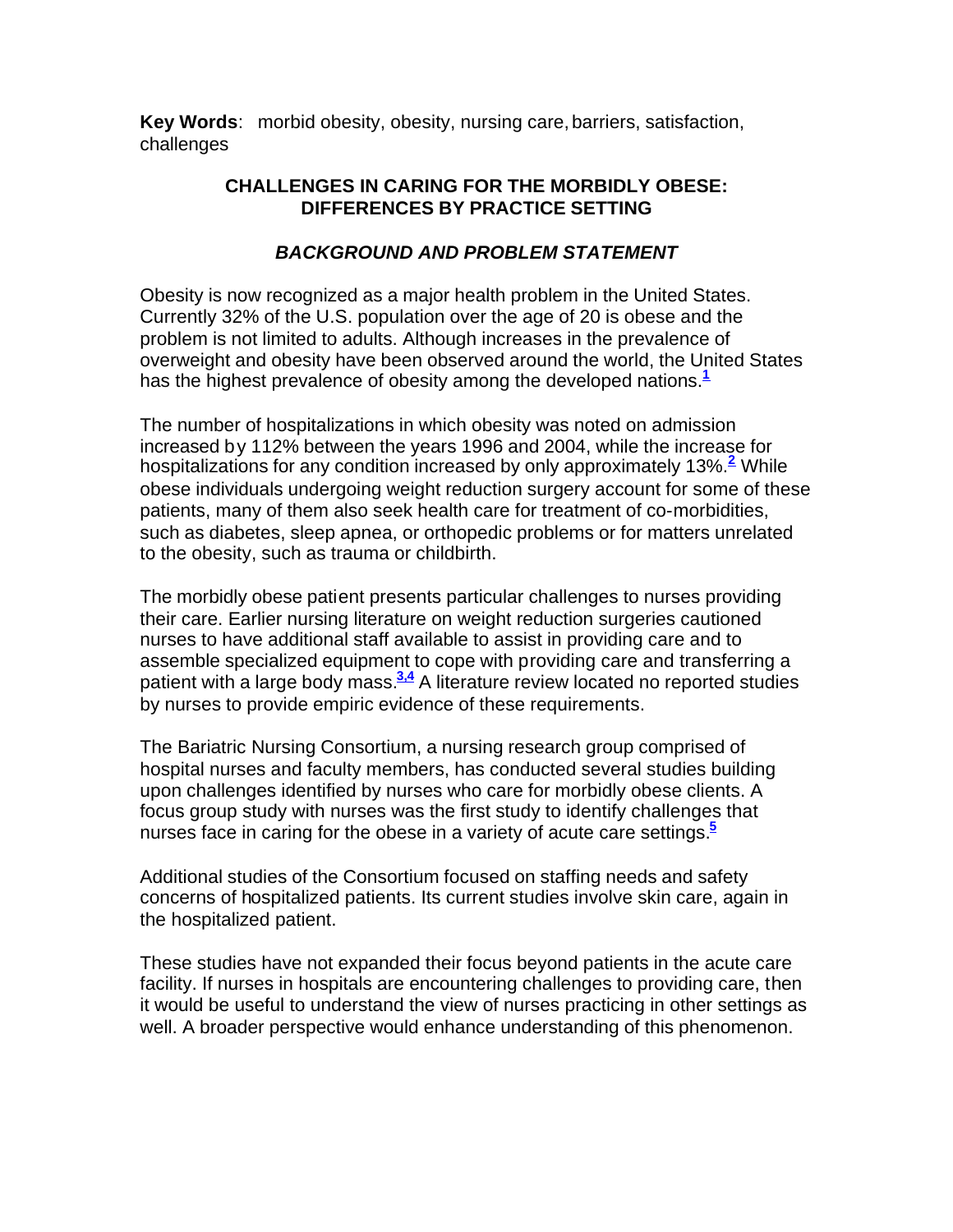The purpose of this study was to determine what nurses practicing across a variety of patient-care settings viewed as the challenges in caring for the morbidly obese patient.

# *LITERATURE REVIEW*

There has been limited nursing research carried out on the particular needs of the morbidly obese patient. Two areas are particularly relevant for this study: nurse staffing and safety of both nurses and patients.

The requirement of increased staff to provide care for the morbidly obese, originally noted in our focus group study, has received only limited additional attention in the literature. In our own subsequent time/motion study nurses were observed caring for 30 morbidly obese patients in selected activities, such as bathing and ambulating. The same observations were made on a comparable group of non-obese patients. Data suggested that the morbidly obese required almost twice as much time and twice as many staff members for their care.**6,7**

Although a literature review did not reveal further studies of staffing, authors note the requirement that additional personnel be available to assist in caring for the morbidly obese patient.**<sup>8</sup>**

Patient and nurse safety are critical areas with respect to caring for the morbidly obese. In the focus group study, nurse respondents noted their fear of personal injury and cited this as a reason for not wanting to provide care to this patient group. More recently increased attention has been paid to this area. Humphreys**<sup>9</sup>** presented a comprehensive review and discussion of obesity and its effect on risk of injury to both nurses and patients. Several authorities discussed this topic in a roundtable**<sup>10</sup>** and a "Safe Bariatric Patient Handling Toolkit**<sup>11</sup>** provides algorithms to assist health care providers in planning safe handling and movement of bariatric patients.

Use of specialized equipment is one approach to enhancing safety for both patient and nurse and several aspects have received consideration in the literature.

Winkelman and Maloney<sup>12</sup> documented the use of various types of resources, including the use of assistive equipment, with obese patients in intensive care units, noting that the more extensive resource use may suggest adverse patient outcomes.

There are numerous advertisements in the public and professional literature extolling the virtues of one type of equipment or another, and equipment is currently available to perform safe transfers of even very large patients, if used according to guidelines. The extent to which nurses use specialized equipment, however, is not well documented. Nurses in the focus group study noted that it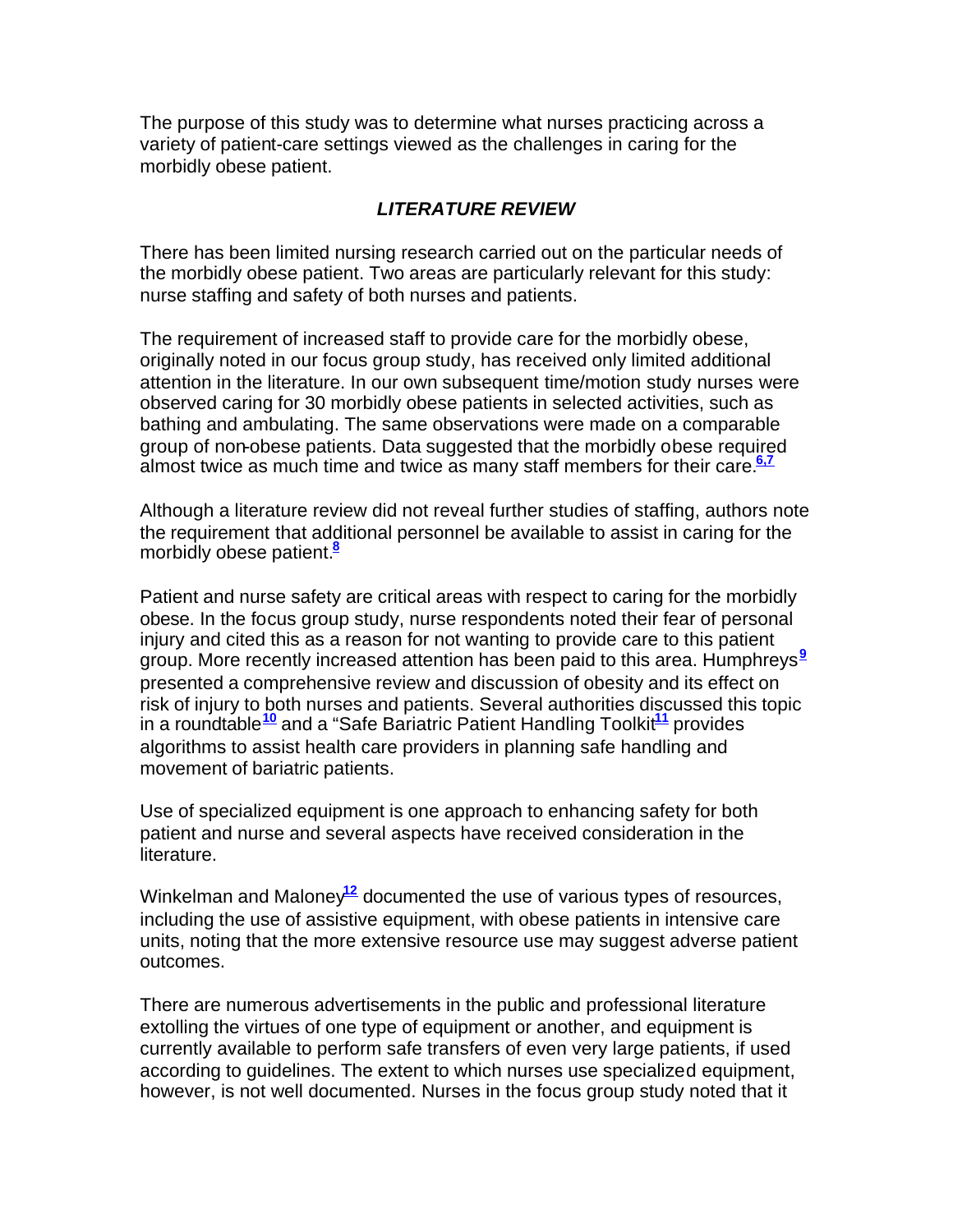was sometimes easier to simply get about 6 additional people and manually lift the patient. The staffing study was not designed to determine details about the use of the equipment, but it was noted that no patients in the obese group were transferred using specialized equipment.

Manual lifting of patients may be the cause of injuries to nurses as well as patients. This was the specific focus of a position paper by the American Nurses Association. In its "Position Statement on the Elimination of Manual Patient Handling to Prevent Work-Related Musculoskeletal Disorders,**<sup>13</sup>** it urges nurse to make appropriate use of assistive equipment and devices in order to reduce injuries. While this document does not differentiate between obese and nonobese patients, the National Association of Bariatric Nurses issued a position statement**<sup>14</sup>** in which it supported the ANA position and pointed out the particular importance of safety precautions when caring for the morbidly obese.

We located no reported investigations on challenges that nurses in outpatient or community settings face or how they differ from those faced by nurses in hospital settings.

# *ORIENTING FRAMEWORK*

Concepts from Watson's theory of human care served as the orienting framework for this research.**<sup>15</sup>** Watson's basic premise is that caring is an intersubjective human process and the moral ideal of nursing. An integral part of Watson's theory is the development of "carative" factors in nursing. Carative factors help a person attain health, as contrasted with "curative" factors which are aimed at curing a person of disease. One carative factor is the provision for a "supportive, protective, and (or) corrective mental, physical, sociocultural, and spiritual environment".**<sup>15</sup>** This factor captures the essence of this research as the investigators seek to identify those factors in the environment that can be manipulated to provide a more carative one for the morbidly obese patient.

# *METHODS*

#### *Purpose of the study*

The purpose of this study was to describe the challenges nurses across practice settings face in providing care to the morbidly obese and to determine if there are differences in these challenges.

#### *Design and Sample*

The study used a descriptive survey design to identify the challenges nurses face in caring for bariatric patients across practice settings.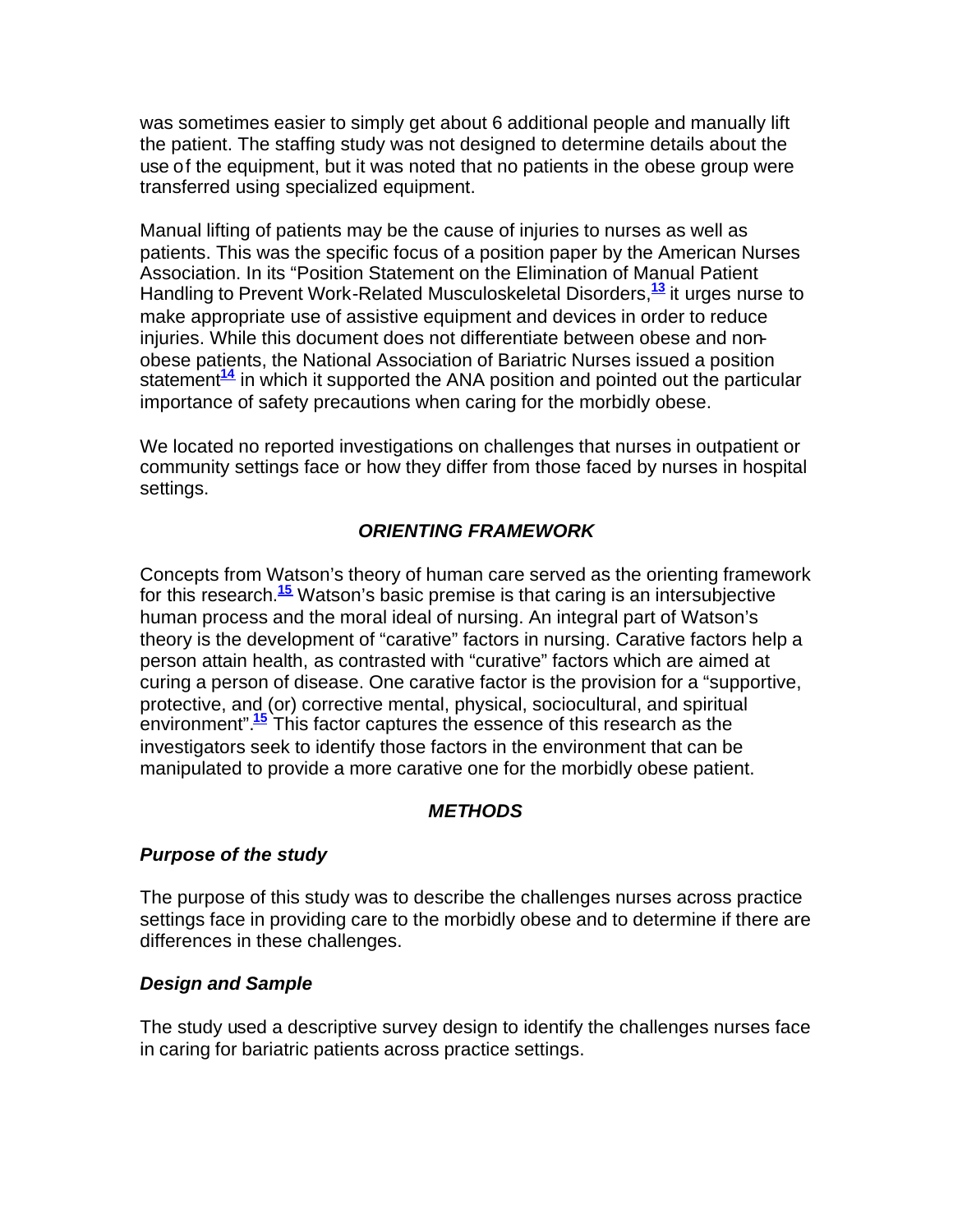A purposive sample was used. Nurses' names and mailing addresses were generated from the membership list of the National Association of Bariatric Nurses. This organization includes members who practice in a variety of settings and would most likely have regular contact with morbidly obese patients. This generated a sample of approximately 160 nurses. There were no specific criteria for inclusion, other than membership in the NABN.

The intent of the research group was to survey nurses in the outpatient and community health areas of our own tertiary care center as well. The institution declined to release the names and addresses of these nurses, but the nurse managers were agreeable to distributing the surveys directly to these nurses. They distributed the survey instrument to approximately 240 nurses in their areas.

In total approximately 400 questionnaires were distributed either through the nurse managers or through the United States Postal Service.

The study was approved by the Medical Center and University Joint Institutional Review Board.

#### *Instrument*

Data were collected from a survey instrument designed by the Bariatric Nursing Consortium and based on the findings from the earlier focus group study. Items were grouped under the categories of Patient-Nurse Satisfaction (five items), Staffing Issues (two items), Equipment Challenges (ten items), Patient Safety Considerations (ten items), and three items under Psychosocial and Family Issues. Some items required a Likert-type response while others were multiple choice items.

The instrument was reviewed for clarity, content validity, and aesthetics by a small group of nurses with bariatric nursing experience. Four nurses also pilottested the questionnaire and provided feedback on questions and overall clarity. After modifications, the instrument was ready for distribution.

# *Data Analysis*

Statistical analyses were performed using the SPSS 13.0 software package (SPSS, Inc., Chicago, IL). Variables were described by percentages, means, and standard deviations. Comparisons between practice settings were conducted using a one-way analysis of variance for planned comparisons of factor ratings, and chi-square for frequency counts. A p value of .05 was used to establish statistical significance.

# *RESULTS*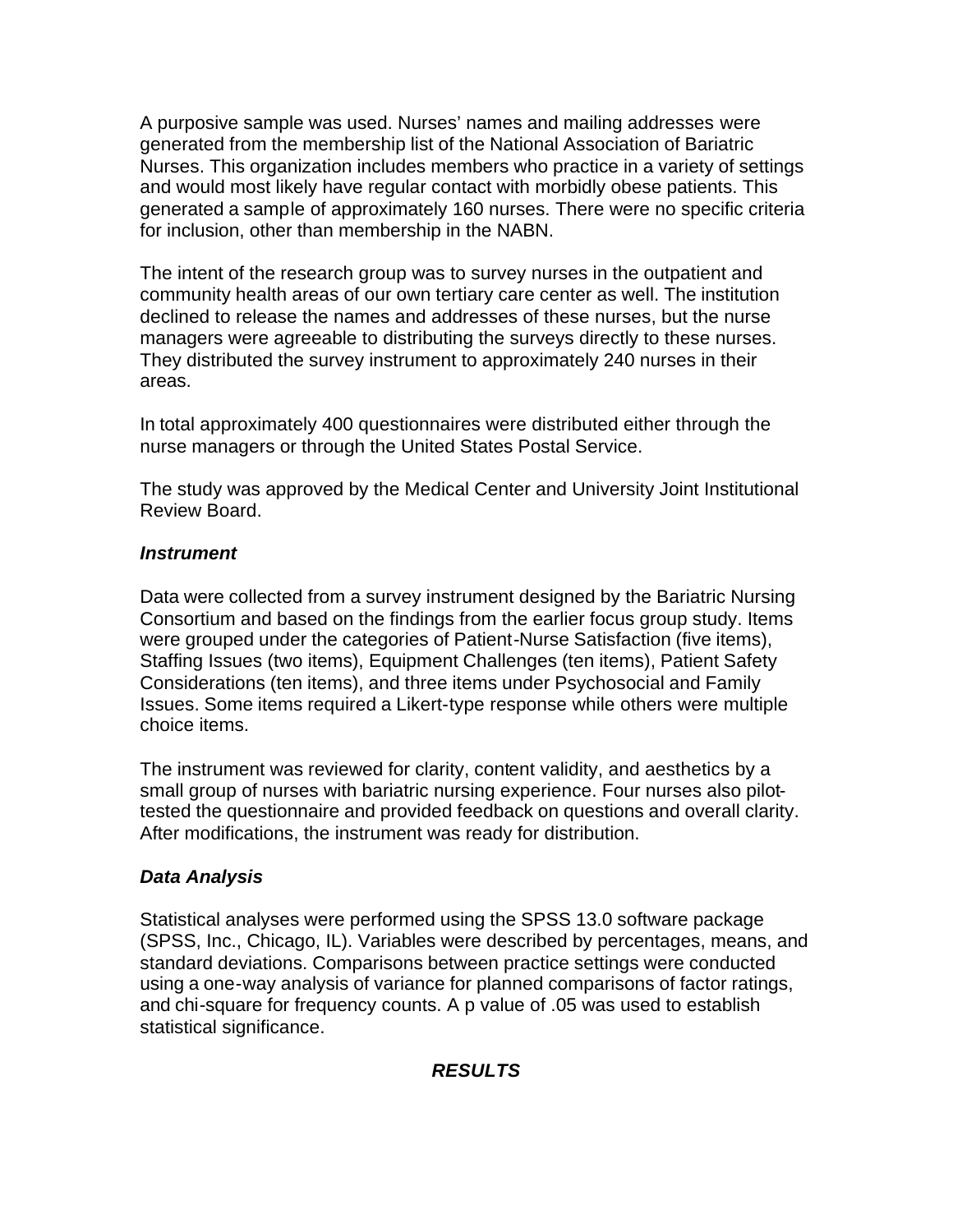There were 109 usable surveys (27%) In several questionnaires, not all questions were answered, therefore the total number of responses per question was not always 109.

## *Demographic Data*

Table I presents the characteristics of the study sample. The respondents were primarily white, female, older, experienced nurses. Over half held a BSN or higher nursing degree. Among the 109 respondents 54% identified their primary work area as an in-patient setting, 30% as an outpatient setting, and 16% as a community setting. Almost 70% had daily contact with morbidly obese patients.

| Variable                |              | n    | $\%$          |  |  |
|-------------------------|--------------|------|---------------|--|--|
| Gender                  |              |      |               |  |  |
|                         | Male         | 9    | 8.3           |  |  |
|                         | Female       | 100  | 91.7          |  |  |
| Mean Age                |              | 44.6 | (range 24-63) |  |  |
| Race                    |              |      |               |  |  |
|                         | White        | 93   | 85.3          |  |  |
|                         | <b>Black</b> | 13   | 11.9          |  |  |
|                         | Other        | 3    | 1.8           |  |  |
| Years as RN             |              |      |               |  |  |
|                         | $= 5$        | 10   | 10.2          |  |  |
|                         | $6 - 10$     | 14   | 12.8          |  |  |
|                         | $11 - 20$    | 44   | 40.4          |  |  |
|                         | >20          | 41   | 37.6          |  |  |
| Educational Level*      |              |      |               |  |  |
|                         | Diploma      | 12   | 11.3          |  |  |
|                         | <b>ADN</b>   | 34   | 31.8          |  |  |
|                         | <b>BSN</b>   | 44   | 41.1          |  |  |
|                         | >BSN         | 17   | 15.9          |  |  |
| <b>Practice Setting</b> |              |      |               |  |  |
|                         | In-patient   | 59   | 54.1          |  |  |
|                         | Outpatient   | 33   | 30.3          |  |  |
|                         | Community    | 17   | 15.6          |  |  |
| *2 missing              |              |      |               |  |  |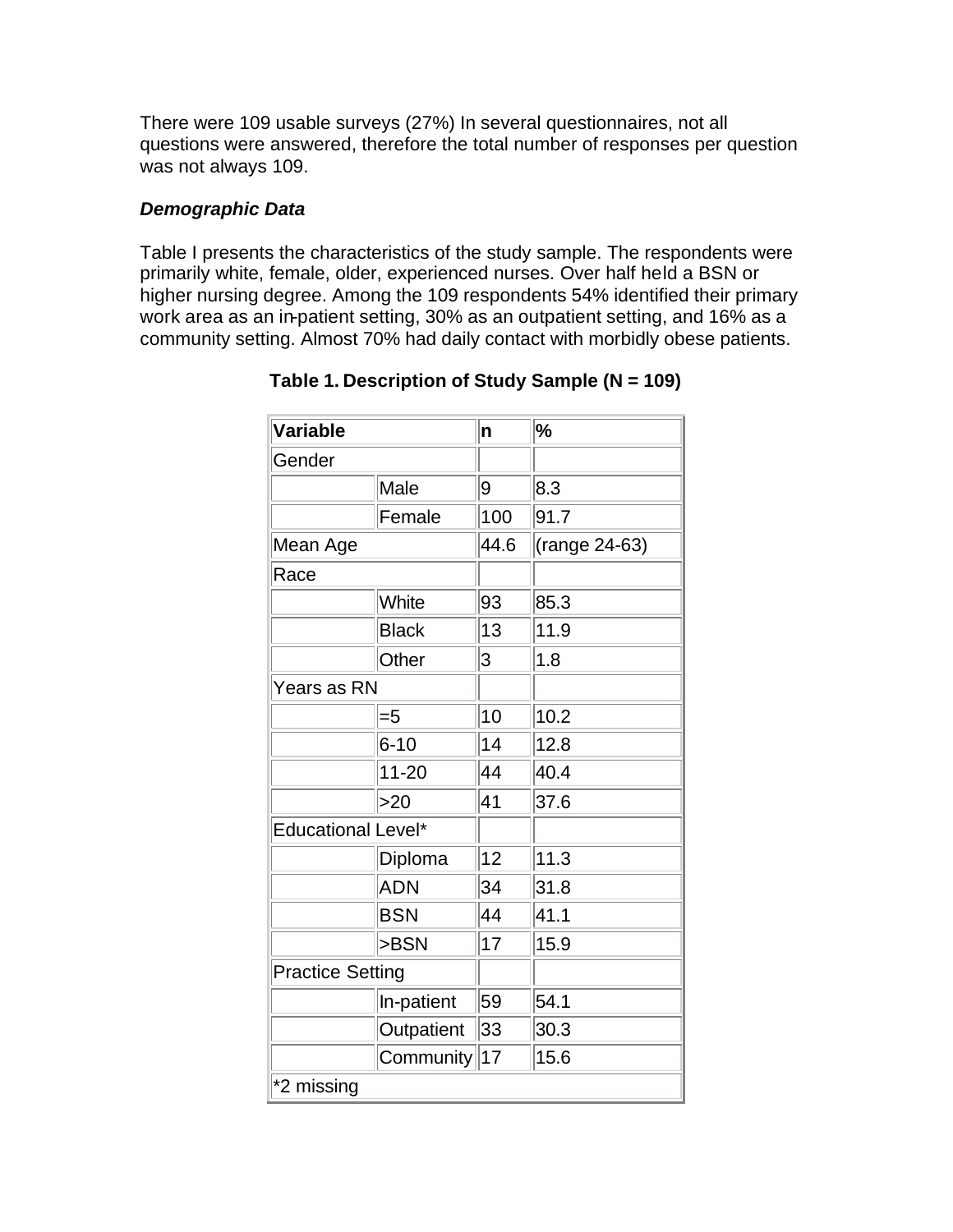## *Weight at Which Challenges Increased*

Nurses were asked at what weight the challenges in providing care became evident. Their mean response was 300 pounds.

#### *Specialized equipment:*

The majority of respondents overall (61.3%) reported having specialized equipment available for the care of the morbidly obese, and 48.6% reported that the equipment was accessible to them. Forty-two percent of respondents agreed or strongly agreed that they always used this equipment when providing care.

When broken down by practice sites, however, the data suggested that practice sides varied in the availability of specialized equipment. For the most part, nurses practicing in in-patient settings (85%) reported that specialized equipment was available. However, fewer than half the nurses in out-patient settings reported having equipment, and the majority of nurses in community settings reported having no specialized equipment. (p>.001)

# *Staffing, Frequency of Care, and Satisfaction*

Table 2 summarizes the adequacy of staffing, frequency of morbidly obese patient contact, and whether the respondents felt that taking care of morbidly obese patients was a satisfying experience by practice setting.

Overall, less than 50% of the respondents reported that they had enough staff to handle the workload when morbidly obese patients were in the case-mix. This lack of staffing was most noticeable in in-patient settings; only 39 % of the inpatient respondents reported adequate staffing. Staffing was less of an issue in outpatient and community settings.

When asked whether taking care of morbidly obese patients was a satisfying experience, 52% of the respondents reported that the experience was satisfying. Satisfaction was highest for nurses working in in-patient facilities and lowest for those in community settings.

#### **Table 2. Adequacy of Staffing, Frequency of Morbidly Obese Patient Contact, and Satisfaction with Caring for the Morbidly Obese Patient, by Patient Setting**

| <b>Variable</b>   | $\ln($ %) | <b>Overall In-Patient</b><br>$\ln($ %) | $Out-$<br>Patient<br>$n(\%)$ | <b>Community</b><br>$\ln($ %) |
|-------------------|-----------|----------------------------------------|------------------------------|-------------------------------|
| Staffing Adequate |           |                                        |                              |                               |
| Yes               | 53 (49)   | $\ 23(39)\ $                           | 19 (58)                      | (65)                          |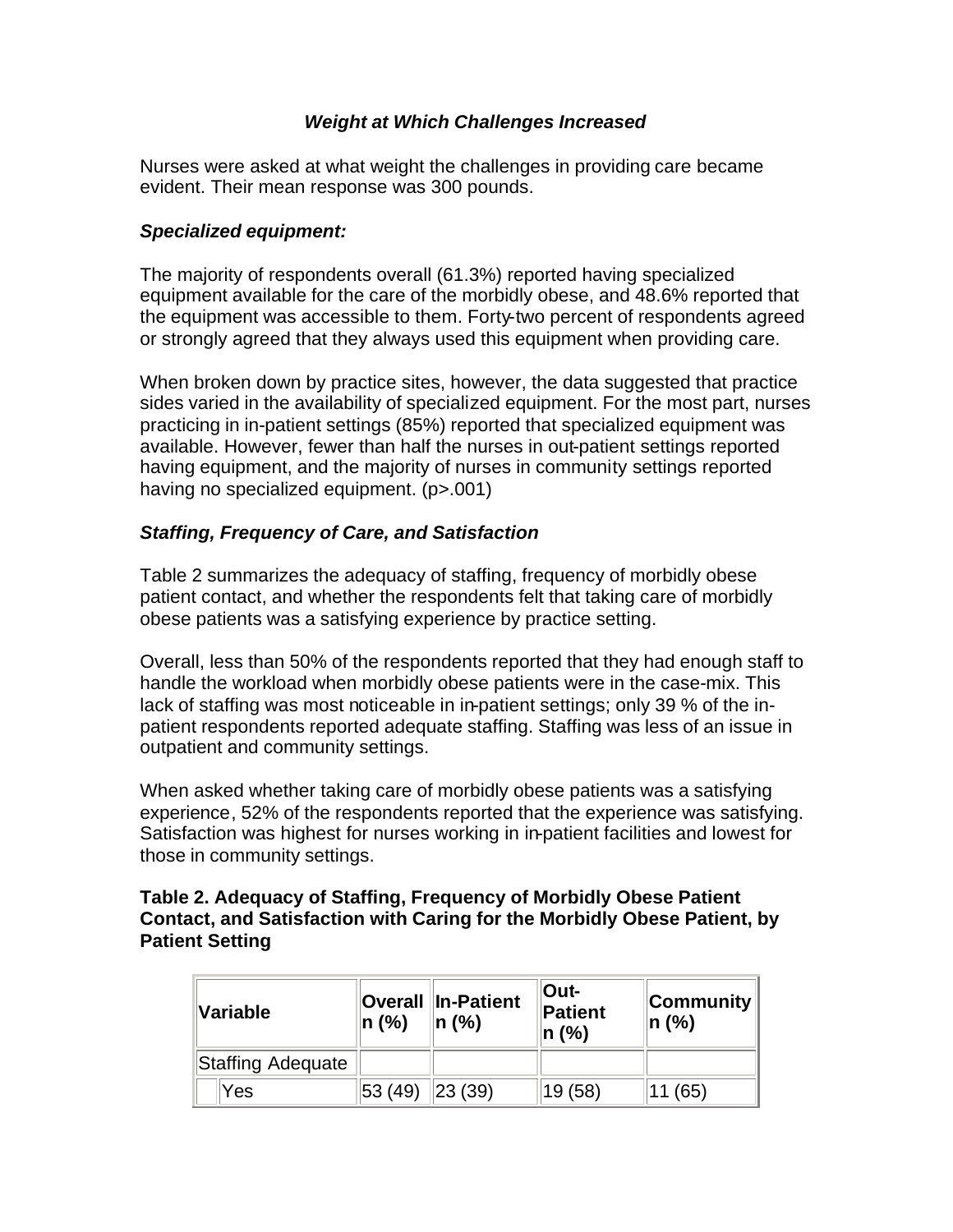|                          | No Opinion            | 24 (22) | 13(24)  | 8(24)   | 3(18)  |
|--------------------------|-----------------------|---------|---------|---------|--------|
|                          | No                    | 32(29)  | 23(39)  | 6(18)   | 3(18)  |
| <b>Frequency of Care</b> |                       |         |         |         |        |
|                          | Daily                 | 75(69)  | 44 (75) | 27 (82) | 4 (24) |
|                          | Once per Week 22 (24) |         | 15(9)   | 18(6)   | 53(9)  |
|                          | Once per<br>Month     | 10 (90) | 6(10)   | 0(0)    | 4(23)  |
| Satisfaction             |                       |         |         |         |        |
|                          | Yes                   | 56(52)  | 34(58)  | 16 (50) | 6(35)  |
|                          | No Opinion            | 35(32)  | 13(22)  | 14 (44) | 8(47)  |
|                          | No                    | 17(16)  | 12 (20) | 2(6)    | 3(18)  |

Staffing was significantly related to the satisfaction of those working in outpatient facilities, and 81% of the outpatient nurses who reported taking care of morbidly obese patients was a satisfying experience also reported they had adequate staffing. In contrast, only 38% of the outpatient nurses who had no opinion or reported some level of dissatisfaction with taking care of morbidly obese patients also reported that they had adequate staffing  $(p=.03)$ .

Having access to specialized equipment was significantly related to satisfaction for those working in in-patient facilities; over 97% of those who reported satisfying experiences also had access to specialized equipment. In contrast, 68% of those not reporting a satisfying experience had access to specialized equipment (p=.003).

Nurses in in-patient and outpatient facilities had most daily contact with morbidly obese patients, and although not statistically significant, the frequency of contact was associated with satisfaction. Only 30 % of those having monthly contact with morbid obese patients reported that the experience was satisfying, compared to a 46% rate of satisfaction with weekly contact, and a 57% rate of satisfaction with daily contact.

#### *Factors contributing to obesity*

Nurses were asked to rank the genetic, physiological, behavioral, and psychosocial factors that they felt contributed to morbid obesity. They were asked to rate each factor a 1 if they thought that factor was the most important, a 2 for the second most important factor, etc. Table 3 shows the average ratings of nurses in each work setting.

Overall, the factor most frequently ranked first was behavioral, followed by psychological, genetic, and, lastly, physiological factors. Among in-patient nurses, the average rating of behavioral factors was significantly less important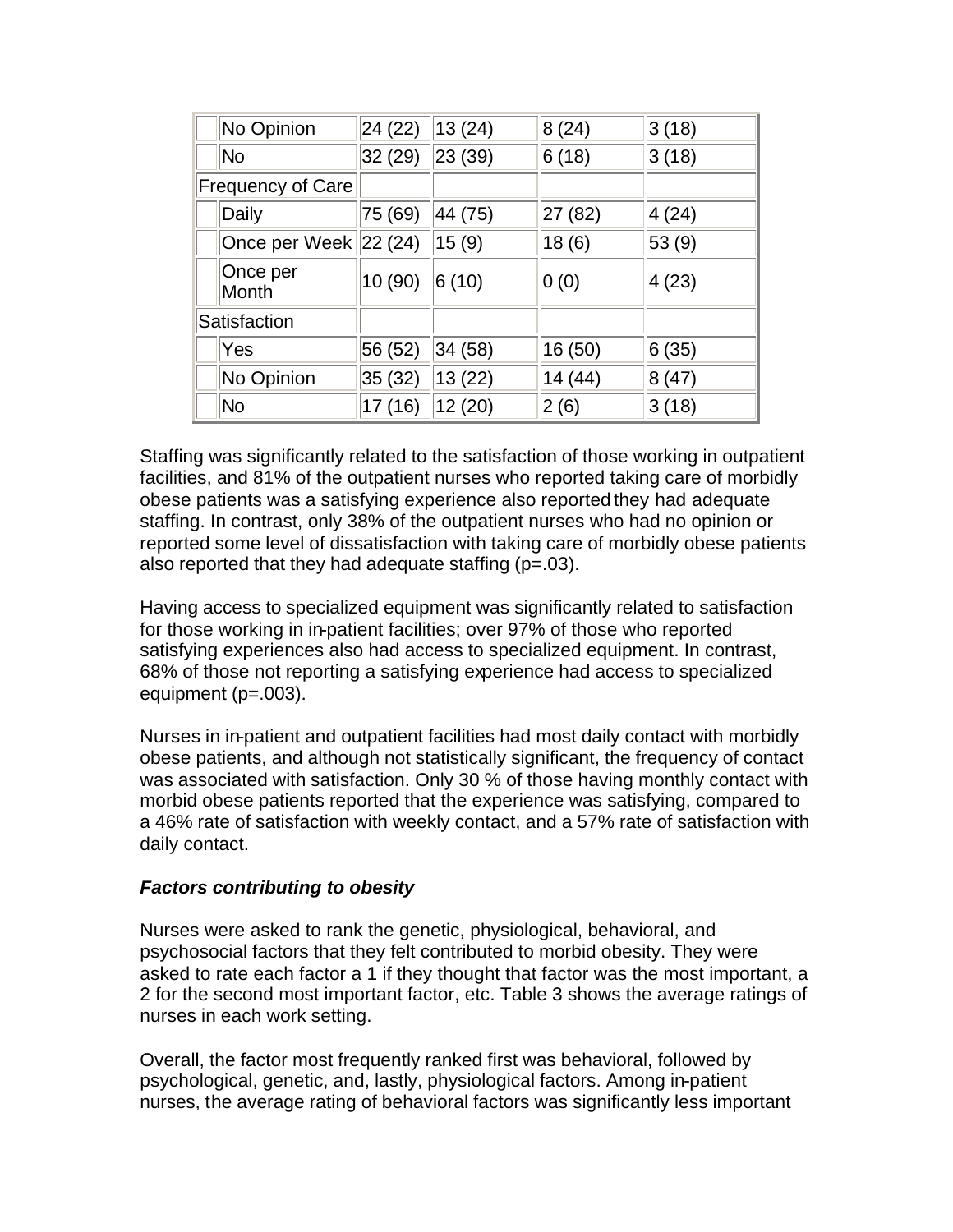than among nurses working in either outpatient or community settings. Similarly, the average rating of physiological factors was significantly more important for inpatient nurses than for those working in outpatient or community settings.

| Factor                   | <b>Overall</b><br>M(SD) | In-Patient<br>M(SD) | <b>Out-Patient</b><br>M(SD) | Community<br>M(SD)      |  |
|--------------------------|-------------------------|---------------------|-----------------------------|-------------------------|--|
| Genetic                  | 2.6(1.16)               | $\vert$ 2.4 (1.14)  | 2.9(1.15)                   | $\vert 2.7(1.20) \vert$ |  |
| Physiological            | 3.0(1.05)               | $ 2.8(1.11)^*$      | $ 3.1 \, (1.03)$            | 3.5(0.63)               |  |
| Behavioral               | 2.0(0.94)               | $ 2.3(1.02)$ **     | 1.6(0.70)                   | 1.6(0.73)               |  |
| Psychosocial             | 2.4(1.08)               | $\vert$ 2.4 (1.17)  | 2.5(1.00)                   | $\vert$ 2.3 (0.93)      |  |
| $ $ *p = .02; **p < .001 |                         |                     |                             |                         |  |

| Table 3. Means and Standard Deviations of the Ratings Factors Contributing |  |
|----------------------------------------------------------------------------|--|
| to Morbid Obesity, by Practice Setting                                     |  |

## *Barriers to Care*

Nurses were asked to indicate which were the most important barriers to providing excellent care to the morbidly obese by rating each of seven barriers with a 1 to indicate most important, a 2 for the next important, etc. Table 4 shows the percentage of nurses who ranked each barrier as most important.

Special equipment needs were ranked as most important by the largest percentage of both in-patient (36.3%) and outpatient nurses (37.5%), while the personality of the patients was identified as most important by 51% of the community nurses. Nurse attitude and staffing concerns were more important barriers for in-patient nurses than for nurses working in outpatient and community settings. It is interesting to note that safety concerns were not identified as a major barrier to providing excellent care.

| <b>Barriers</b>                | Overall<br>'% | '%   | In Patient   Out Patient   Community<br>% | %    |
|--------------------------------|---------------|------|-------------------------------------------|------|
| <b>Special Equipment Needs</b> | 32.7          | 36.4 | 37.5                                      | 11.8 |
| <b>Patient Personality</b>     | 19.2          | 10.9 | 21.9                                      | 41.2 |
| Nurse Attitude                 | 27.9          | 32.7 | 21.9                                      | 23.5 |
| <b>Staffing Concerns</b>       | 11.5          | 16.4 | 9.4                                       | 0.0  |
| <b>Safety Concerns</b>         | 12.5          | 10.9 | 15.6                                      | 11.8 |
| Lack of Specialized Knowledge  | 1.9           | 1.8  | 3.1                                       | 0.0  |
| Lack of Community Resources    | 2.9           | 0.0  | 3.1                                       | 11.8 |

# **Table 4. Barriers to Care Ranked Most Important, by Practice Setting**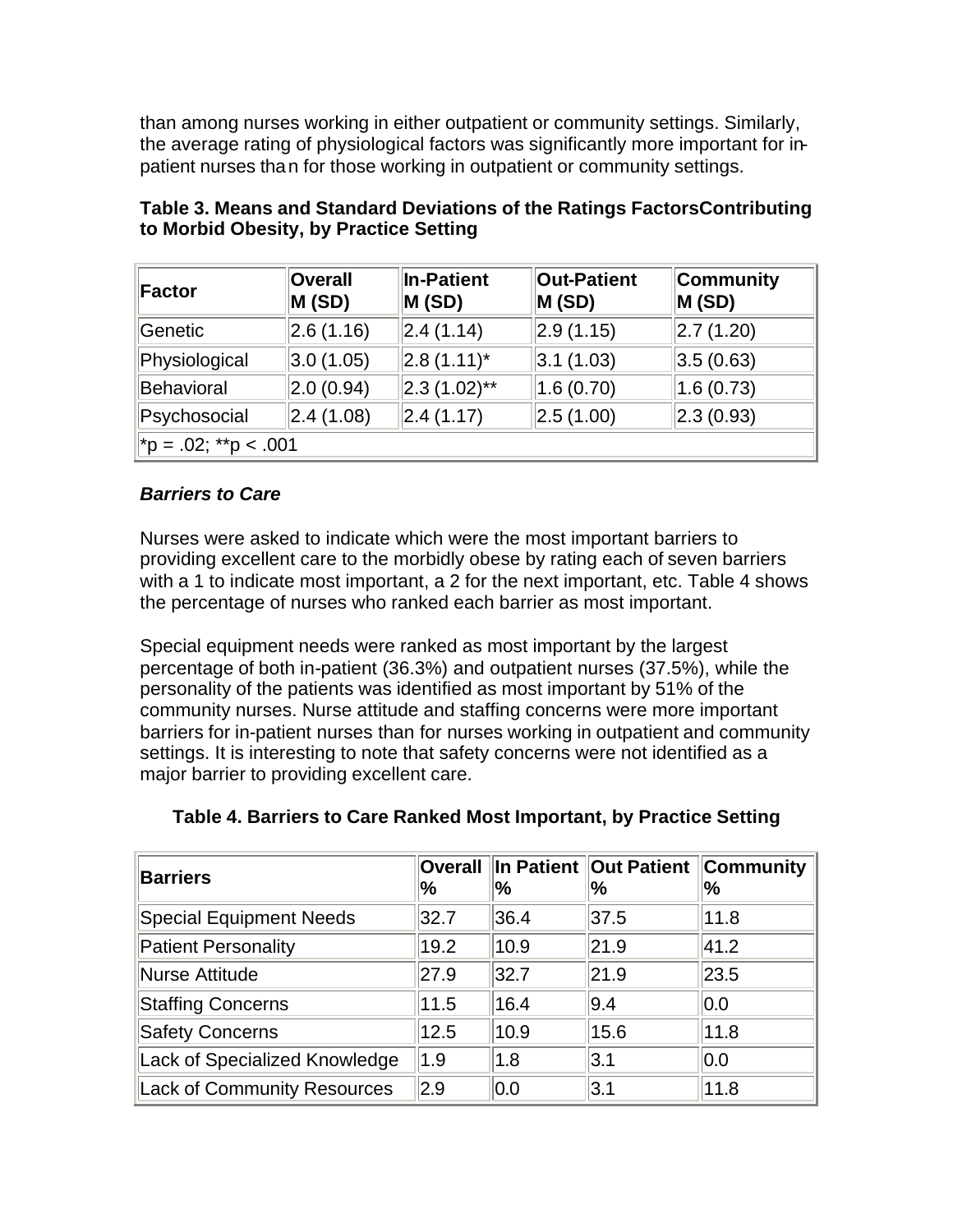#### *DISCUSSION*

Nurses confirmed earlier findings that the care of these patients was more challenging than the care of other patients and this is consistent with findings from the earlier study.**<sup>5</sup>** As in the earlier study, a weight of approximately 300 pounds was cited as the level at which challenges increase dramatically.

Specialized equipment for managing the morbidly obese patient was available for most (85%) of the in-patient nurses, but less available in outpatient and community settings. Where the equipment was available, it was used by a large proportion of the nurses.

Inadequate staffing was identified as an issue for in-patient nurses, but less so for nurses in outpatient and community settings. Staffing was related to satisfaction for nurses in outpatient settings, while having access to specialized equipment was related to satisfaction for nurses in in-patient settings.

A slim majority of nurses practicing in both in-patient and outpatient settings reported satisfaction with providing their care. Another third appeared to be neutral. Nurses working in community settings reported the lowest level of satisfaction. It was interesting to note the large percentage of 'no opinion' responses to the satisfaction question. We do not know how to interpret these data, but at the very least the "no opinion' response suggests that the experience of providing care to the morbidly obese was not positive for those nurses.

The relationships of nurse satisfaction to the availability of specialized equipment and also the adequacy of nurse staffing need further study. Given the physical challenges of providing this care, coupled with a need for increased staff and a need for specialized equipment, these patients may be significantly more challenging than comparably dependent but non-obese patients, leading to frustration on the part of the nurse.

Overall, the nurses in this study rated modifiable factors as more important contributors to morbid obesity than genetic or physiological factors. We speculate that these nurses may be subscribing to the cultural stereotype of obese people as "gluttons" or "slothful" who are at fault for their obesity. An earlier study**<sup>16</sup>** documented the prevalence of negative attitudes among nurses toward the morbidly obese.

Although the majority of respondents in this study felt that the staff resources were adequate, earlier studies documented an increased need for staff with morbidly obese patients.**5-7** A further consideration is that only 59% of nurses reporting that they had access to equipment used it all the time.

The nurse's attitude was also identified by the nurses themselves as a significant barrier to care. Further study is necessary to first understand what constitutes the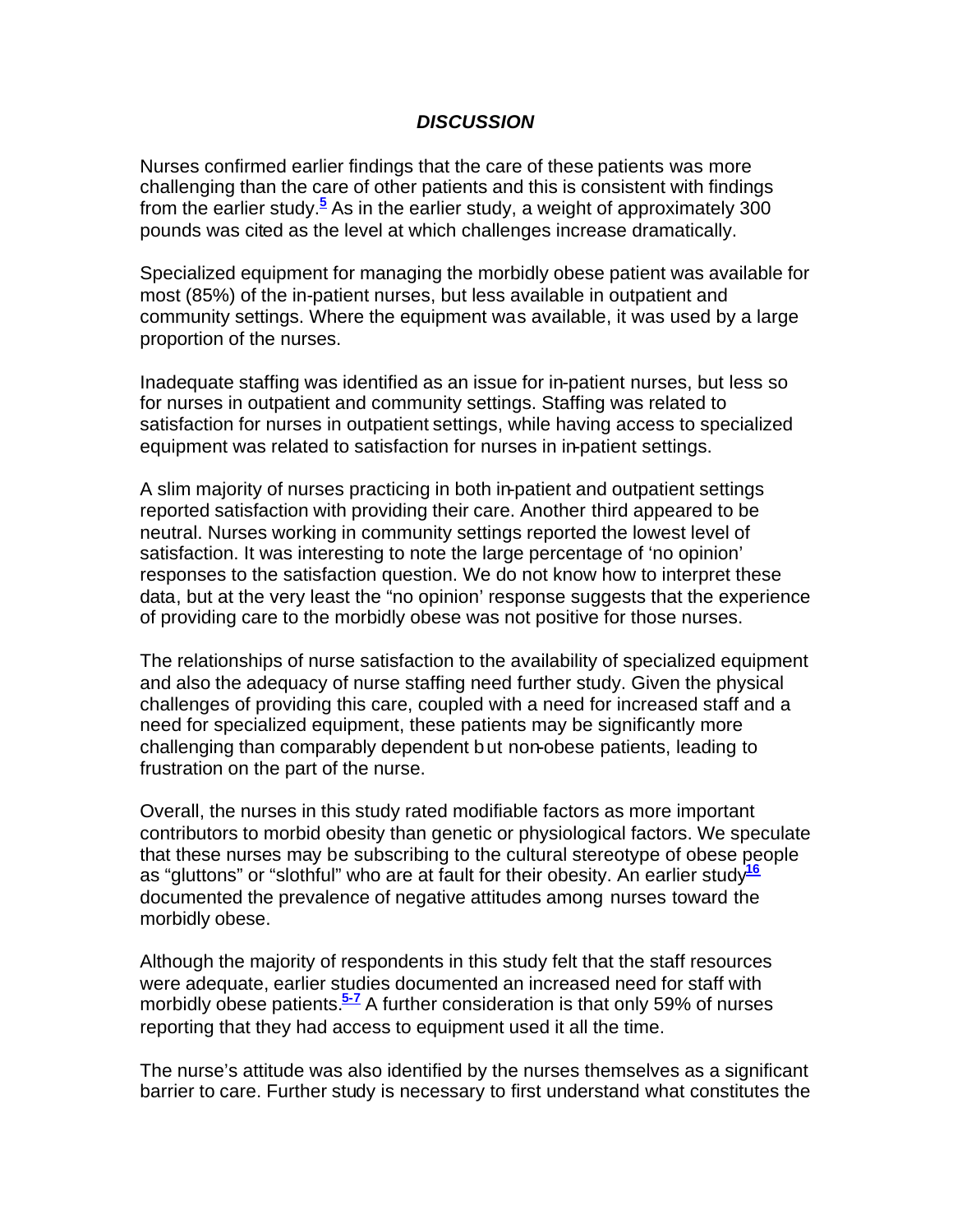"nurse's attitude", and then to understand how it relates to the preceding variables Until we understand how these factors relate to one another, we cannot begin to modify this variable in a positive way.

Providing nursing care to the morbidly obese patient is very challenging as evidenced by the relatively low percentage of nurses in this study who report that taking care of such patients is a satisfying experience. This study identified various factors which may be related to this satisfaction variable, including staffing adequacy, lack of specialized equipment, a belief that behavioral issues are a major contributor to morbid obesity, and a belief that it is the patient's personality which is a major barrier preventing the nurse from providing optimal care.

## *Implications for nursing*

Safety for the patient and the nurse must be the first consideration. If there is assistive equipment available, nurses should be sure that they are fully informed on the guidelines for its use. They should plan for its use, rather than "shortcut" the process by manual lifting which heightens the risk of injury.

Nursing administrators can assist by arranging for storage of equipment in a convenient and accessible place for nurses. They can also examine their institutions' policies in terms of patient and caregiver and consider some of the options that have been suggested, such as a policy on the elimination of manual lifting.

Nurse staffing is problematic in this time of nurse shortage. It appears clear, however, that nurses perceive the need of additional staff when caring for the morbidly obese patient. To the extent that nurse managers can provide this additional staff, it should be done.

The nurses themselves noted that "nurse attitude" was a barrier and this area should be studied further. Nurses should examine their own biases toward the morbidly obese, if they do exist, and attempt to remove them. One way is gain greater understanding about factors that bring about the condition and, to the extent possible, identify ways that have been successful in promoting weight loss.

# **REFERENCES**

- 1. Centers for Disease Control and Prevention (CDC). (2006). Obesity Still a Major Problem. Retrieved February 26, 2008 from www.cdc.gov/nchs/pressroom/06facts/obesity03\_04.htm.
- 2. Elixhauser Anne and Steiner, Claudia. Obese patients in U.S. Hospitals, 2004. Agency for Healthcare Research and Quality. Retrieved February 27, 2008 from http://www.cdc.gov/nccdphp/dnpa/obesity/faz.htm.